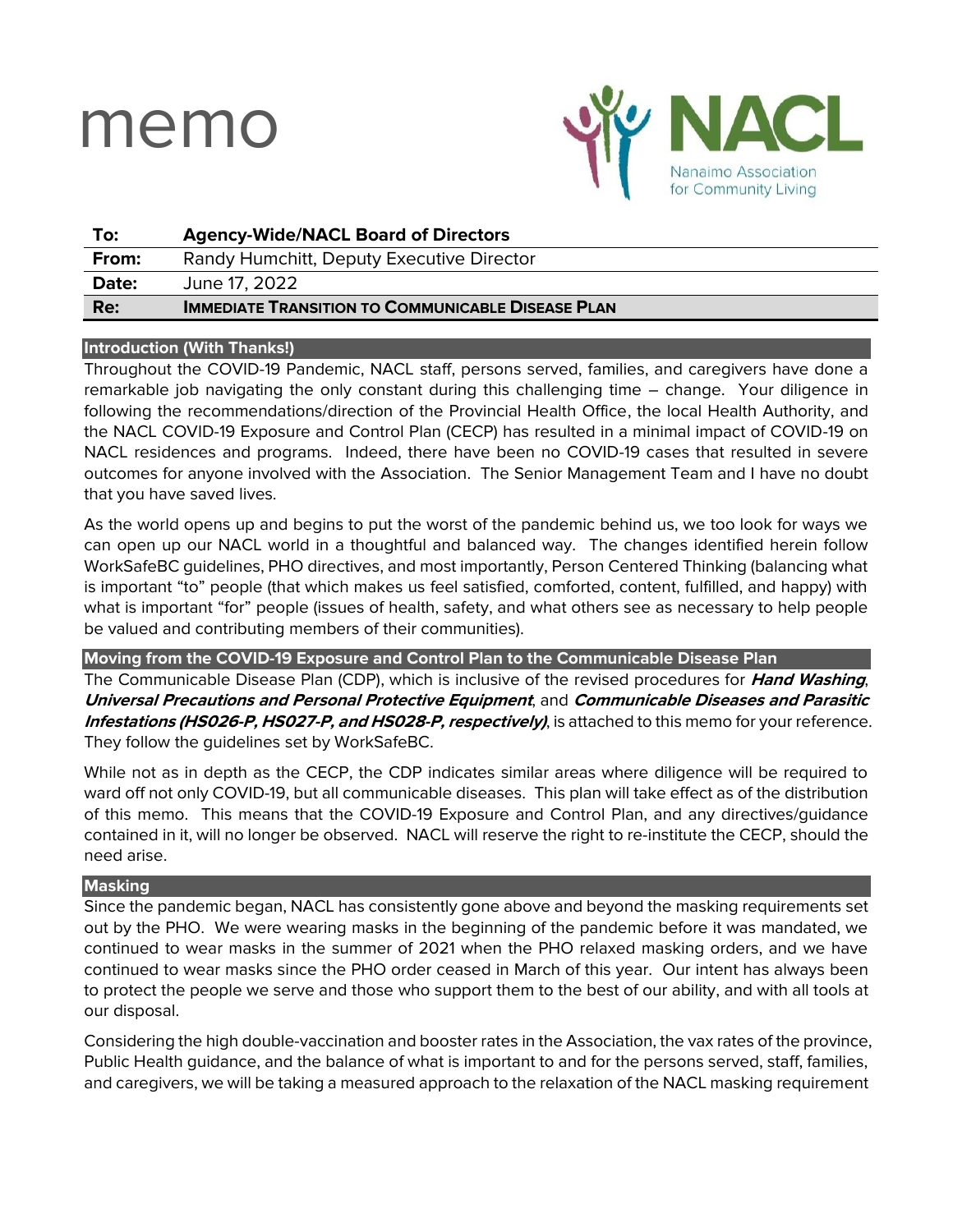## memo **Communicable Disease Plan**

where it makes sense to do so. We will follow both a person served and site Risk Assessment process to determine if staff will or won't be required to wear masks while working and providing support.

The Individual Risk Assessment will be based on reviewing who is in the risk category for "severe outcomes" should they contract COVID-19, following the Government of Canada's definitions. These may be persons served who:

- are an older adult (increasing risk with each decade, especially over 60 years);
- are pregnant;
- have Down Syndrome;
- haven't received all of the recommended COVID-19 vaccine doses;
- have a chronic medical condition, including:
	- o asthma (moderate to severe);
	- o dementia;
	- o diabetes;
	- o heart disease;
	- o high blood pressure;
	- o kidney disease;
	- o liver disease;
	- o lung disease; and/or
	- o stroke;
- are immunocompromised, including if they:
	- o have an underlying medical condition, such as cancer;
	- o take medications that reduce the immune response, such as chemotherapy; and/or
	- o have had a solid organ or blood stem cell transplant; and
- live with obesity (has a body mass index [BMI] of 40 or more).

The Site Risk Assessment will consider:

- the number of persons served in the program/residence who are a part of any of the risk categories noted above; and
- staff who may fall into the risk categories noted above.

The result of these Risk Assessments may result in different masking directives. Some programs and residences:

- may continue to require all staff to wear masks while on shift;
- may no longer require any staff to wear masks while on shift; or
- may require staff to wear masks while providing direct care to certain persons served.

Following our person-centered philosophy, where a person served requests that staff wear masks to support them, this will be honoured and written into their plan.

In addition, where staff are not required to wear masks but wish to do so, their wish will be respected and they will be supported to wear a mask. NACL will maintain a supply of masks and all personal protective equipment for this purpose.